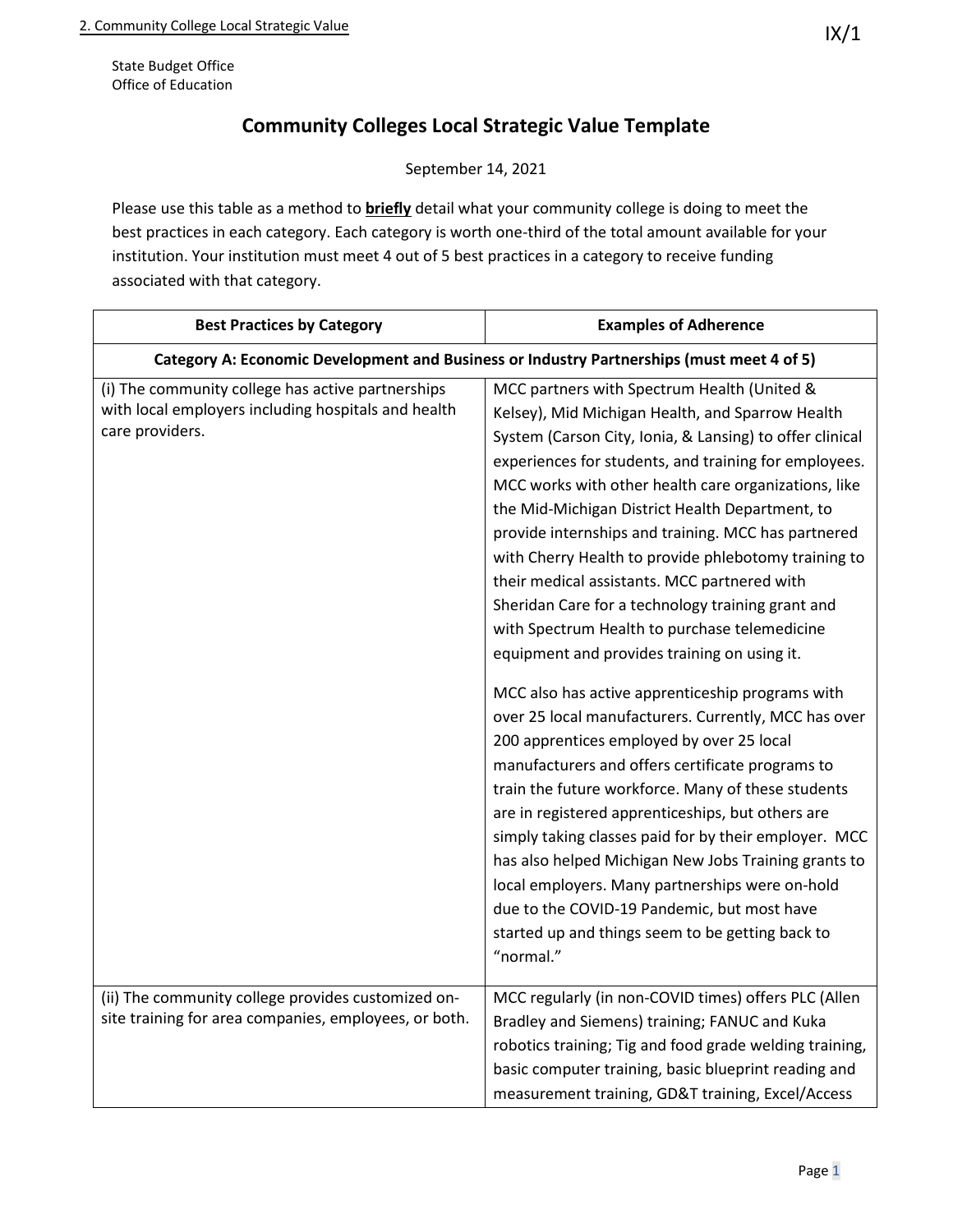| <b>Best Practices by Category</b>                                                                                                                                                      | <b>Examples of Adherence</b>                                                                                                                                                                                                                                                                                                                                                                                                                                                                                                                                                                               |
|----------------------------------------------------------------------------------------------------------------------------------------------------------------------------------------|------------------------------------------------------------------------------------------------------------------------------------------------------------------------------------------------------------------------------------------------------------------------------------------------------------------------------------------------------------------------------------------------------------------------------------------------------------------------------------------------------------------------------------------------------------------------------------------------------------|
|                                                                                                                                                                                        | training, sales training, MIOSHA, Lean, Quality<br>management, internal audit, plant design, coaching,<br>and CNC training to many local businesses including<br>local manufacturers and local health care facilities.<br>MCC also partners with the Michigan Manufacturing<br>Technology Center (MMTC) to provide other training<br>as needed. MCC has provided directed<br>study/internships with banking institutions. Although<br>many companies have chosen to reduce the number<br>of customized trainings due to the COVID-19<br>Pandemic, MCC has delivered the following<br>customized trainings: |
|                                                                                                                                                                                        | <b>ADAC Manufacturing</b><br>16 hours of electrical training<br>$\circ$<br>16 hours of PLC training<br>$\circ$<br>16 hours of robotics training<br>$\circ$<br><b>Granco Clark</b><br>4 hours First Aid & CPR<br>$\Omega$<br>Jordan Manufacturing<br>12 hours master supervisor<br>$\circ$<br>leadership training<br><b>Extruded Aluminum Corp</b><br>8 hours GD&T training<br>O<br>The following trainings are currently on-hold:<br><b>Blough Corp</b>                                                                                                                                                    |
|                                                                                                                                                                                        | 34.75 hours of PLC training<br>Jordan Manufacturing<br>GD&T, blueprint reading, and<br>$\circ$<br>stamping training (hours to be<br>determined)                                                                                                                                                                                                                                                                                                                                                                                                                                                            |
| (iii) The community college supports<br>entrepreneurship through a small business assistance<br>center or other training or consulting activities<br>targeted toward small businesses. | MCC has a credit program in entrepreneurship and<br>offers non-credit classes in numerous areas dealing<br>with starting a company. Post pandemic, this<br>program is growing quickly. MCC also hosts MSBDC<br>counseling at the Greenville campus and offers free<br>classes with the MSBDC and SBA for starting a<br>business. The Greenville Campus also provides free                                                                                                                                                                                                                                  |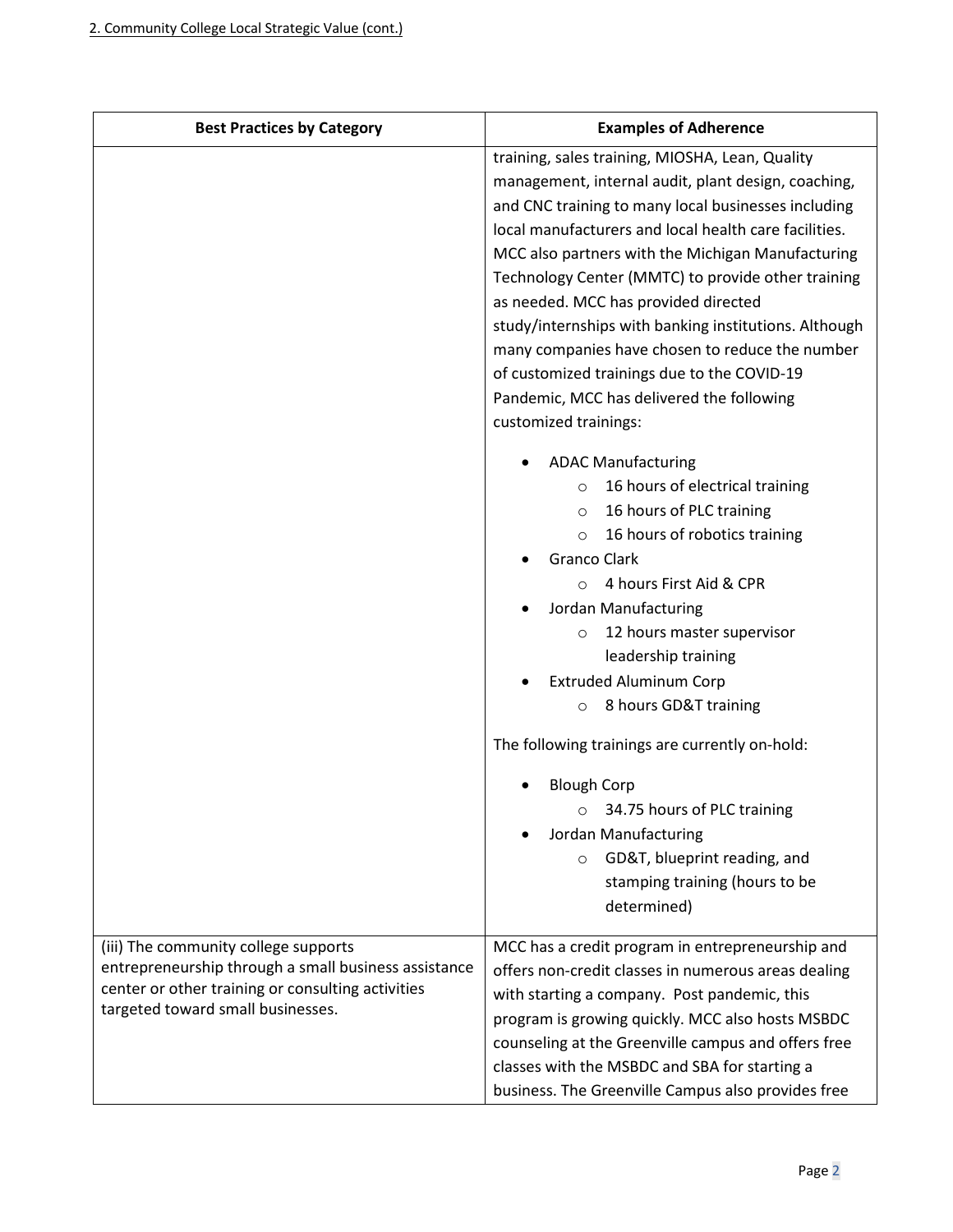enrollment, direct credit, middle college, or academy

programs.

| <b>Best Practices by Category</b>                                                                                                                    | <b>Examples of Adherence</b>                                                                                    |
|------------------------------------------------------------------------------------------------------------------------------------------------------|-----------------------------------------------------------------------------------------------------------------|
|                                                                                                                                                      | computer use, free use of business plan software,                                                               |
|                                                                                                                                                      | and many other free business resources to the                                                                   |
|                                                                                                                                                      | community. These resources are available, but MCC is<br>currently attempting to limit the number of visitors to |
|                                                                                                                                                      | campus due to the COVID-19 Pandemic.                                                                            |
|                                                                                                                                                      |                                                                                                                 |
| (iv) The community college supports technological<br>advancement through industry partnerships,<br>incubation activities, or operation of a Michigan | MCC's Greenville campus includes an open lab for<br>technological training. This location includes FANUC        |
| technical education center or other advanced<br>technology center.                                                                                   | robotics training, ABB robotics training, Kuka Robotics<br>training, and CISCO network training. This also      |
|                                                                                                                                                      | includes hydraulics, pneumatics, PLCs, CNC, CMM,<br>and computer support. MCC's Greenville campus               |
|                                                                                                                                                      | offers advanced training in electronics, robotics,                                                              |
|                                                                                                                                                      | machine tool, welding (including virtual welding                                                                |
|                                                                                                                                                      | trainers), robotic welding, and motors and controls.                                                            |
|                                                                                                                                                      | MCC recently added a mid-size tear down robot for<br>lock-out/tag-out and repair and rebuild.                   |
|                                                                                                                                                      |                                                                                                                 |
|                                                                                                                                                      |                                                                                                                 |
| (v) The community college has active partnerships<br>with local or regional workforce and economic                                                   | MCC's President is a board member on the local                                                                  |
| development agencies.                                                                                                                                | Workforce Investment Board and the regional Talent                                                              |
|                                                                                                                                                      | 2025 group. MCC's VP for Academic Affairs is on the<br>board of the Montcalm Economic Alliance. MCC's           |
|                                                                                                                                                      | Dean for Industrial Education & Workforce Training is                                                           |
|                                                                                                                                                      | chair of the Ionia County Economic Alliance. MCC has                                                            |
|                                                                                                                                                      | partnered with the local workforce development                                                                  |
|                                                                                                                                                      | agencies and adult education to provide corrections                                                             |
|                                                                                                                                                      | officer training. MCC hosts monthly meetings where                                                              |
|                                                                                                                                                      | economic development and workforce development                                                                  |
|                                                                                                                                                      | professionals meet to coordinate services to area                                                               |
|                                                                                                                                                      | employers.                                                                                                      |
|                                                                                                                                                      | Category B: Educational Partnerships (must meet 4 of 5)                                                         |
| (i) The community college has active partnerships                                                                                                    | MCC provides dual enrollment opportunities to all                                                               |
| with regional high schools, intermediate school                                                                                                      | seven Montcalm County high schools, and three high                                                              |
| districts, and career-tech centers to provide<br>instruction through dual enrollment, concurrent                                                     | schools in Ionia County, serving more than 400                                                                  |
|                                                                                                                                                      | students each semester. MCC partners with the                                                                   |

Montcalm Area Intermediate School District to operate an Early College on MCC's campus that

serves students from most local high schools, with 80 students enrolled this fall. So far, 158 Early College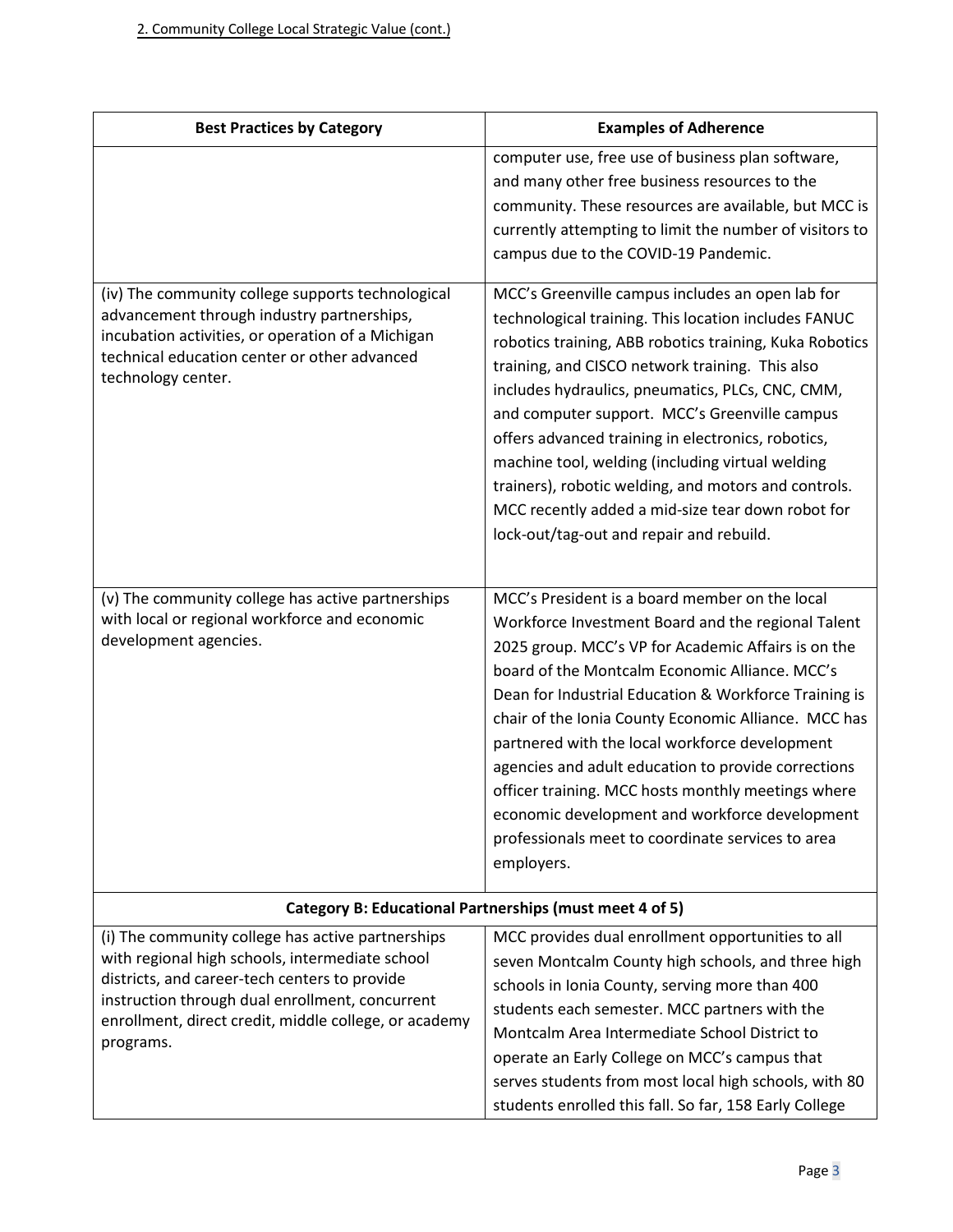| <b>Best Practices by Category</b>                                                                                                                                                                                                                                                                                                      | <b>Examples of Adherence</b>                                                                                                                                                                                                                                                                                                                                                                                                                                                                                                                                                                                                                                                                                                            |
|----------------------------------------------------------------------------------------------------------------------------------------------------------------------------------------------------------------------------------------------------------------------------------------------------------------------------------------|-----------------------------------------------------------------------------------------------------------------------------------------------------------------------------------------------------------------------------------------------------------------------------------------------------------------------------------------------------------------------------------------------------------------------------------------------------------------------------------------------------------------------------------------------------------------------------------------------------------------------------------------------------------------------------------------------------------------------------------------|
|                                                                                                                                                                                                                                                                                                                                        | graduates have earned an associate degree and three<br>have earned certificates. MCC has articulation<br>agreements with the Montcalm Area Career Center,<br>Mount Pleasant Technical Center, Heartlands<br>Institute of Technology (Ionia), Saranac High School,<br>and Kent Career Center in Early Education, Welding,<br>Computer Support, Criminal Justice, Agriculture,<br>Health and Engineering. MCC partners with Michigan<br>State University to offer an associate degrees<br>Business Agriculture, which has articulations back<br>into the career centers.                                                                                                                                                                  |
| (ii) The community college hosts, sponsors, or<br>participates in enrichment programs for area K-12<br>students, such as college days, summer or after-<br>school programming, or science Olympiad.                                                                                                                                    | MCC runs numerous summer camps aimed at the K-<br>12 population. MCC has a trailer that takes<br>manufacturing and agricultural robotics, PLC's, virtual<br>welders, and health simulation to all area K-12<br>schools. In 2019, over 800 students were engaged<br>with the trailer. MCC is also sponsoring local robotics<br>teams. MCC received an NSF grant to build<br>curriculum for K12 students around the robotics<br>trailer, which will start being delivered at local<br>schools in the spring of 2022.                                                                                                                                                                                                                      |
| (iii) The community college provides, supports, or<br>participates in programming to promote successful<br>transitions to college for traditional age students,<br>including grant programs such as talent search,<br>upward bound, or other activities to promote college<br>readiness in area high schools and community<br>centers. | MCC regularly brings in representatives from 4-year<br>colleges and universities to talk to students, and work<br>with them on transfer.<br>MCC offers free Accuplacer testing to local high<br>schools to help determine their college readiness<br>during their high school careers.<br>MCC has hired a Career Counselor to work in local<br>middle and high schools to help those students find<br>careers and the training path they require.<br>In partnership with the Montcalm Area Intermediate<br>School District, MCC offers an Early College to serve<br>Montcalm and Ionia counties. Students enter the<br>Early College in the $11th$ grade and can graduate with<br>their HS diploma and Associate Degree in three years. |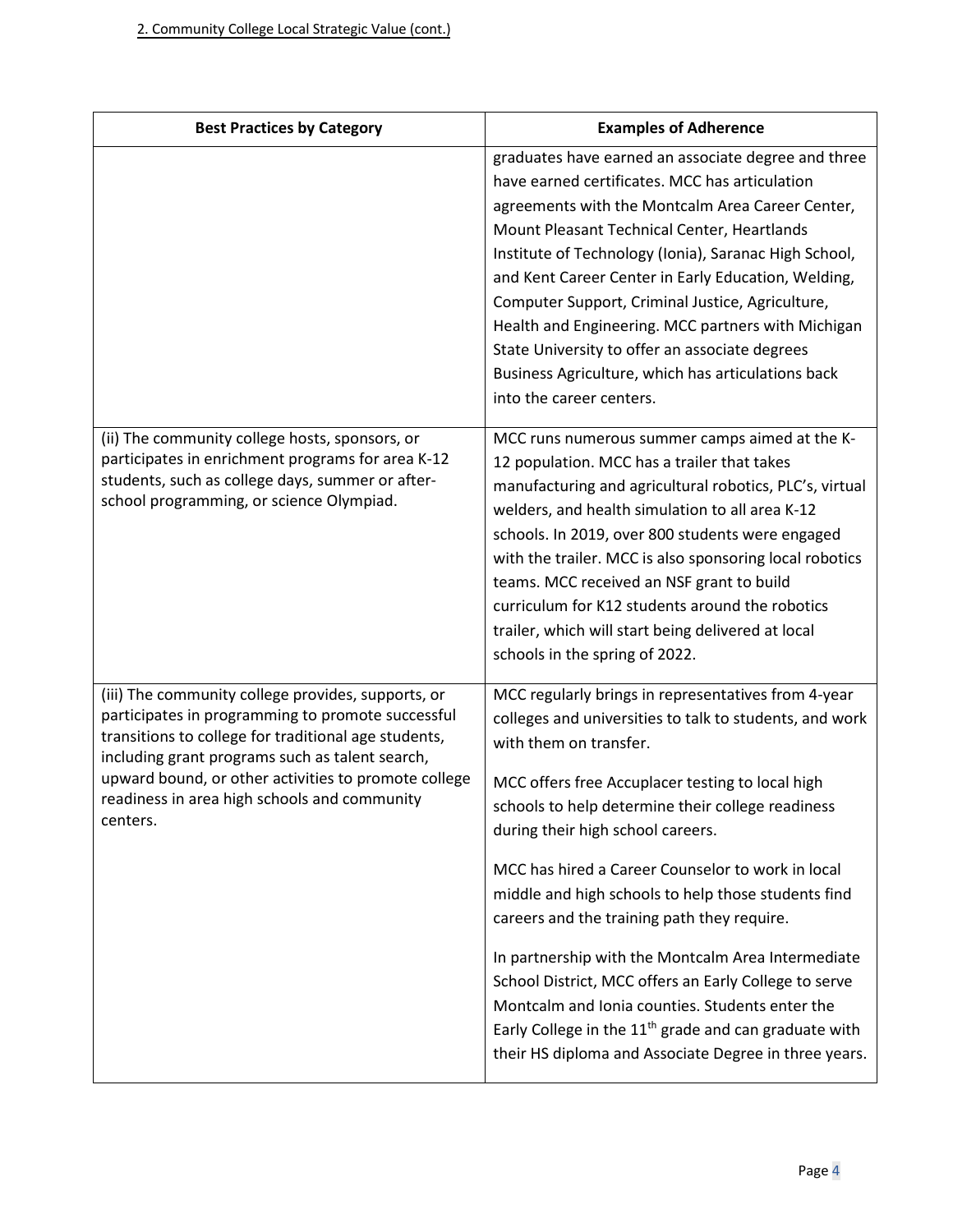| <b>Best Practices by Category</b>                                                                                                                                                                                                                                                                                  | <b>Examples of Adherence</b>                                                                                                                                                                                                                                                                                                                                                                                                                                                                                                                                                                                |
|--------------------------------------------------------------------------------------------------------------------------------------------------------------------------------------------------------------------------------------------------------------------------------------------------------------------|-------------------------------------------------------------------------------------------------------------------------------------------------------------------------------------------------------------------------------------------------------------------------------------------------------------------------------------------------------------------------------------------------------------------------------------------------------------------------------------------------------------------------------------------------------------------------------------------------------------|
| (iv) The community college provides, supports, or<br>participates in programming to promote successful<br>transitions to college for new or reentering adult<br>students, such as adult basic education, GED<br>preparation and testing, or recruiting, advising, or<br>orientation activities specific to adults. | MCC is the only entity in Ionia and Montcalm<br>Counties that offers GED testing. Additionally, MCC<br>offers CLEP testing. MCC also collaborates with the<br>Montcalm and Ionia Literacy Councils to help prepare<br>low skilled students for entry into MCC and,<br>ultimately, successful completion of their educational<br>goals. MCC's advisors are skilled at working with the<br>returning adult population.                                                                                                                                                                                        |
| (v) The community college has active partnerships<br>with regional 4-year colleges and universities to<br>promote successful transfer, such as articulation, 2+2,<br>or reverse transfer agreements or operation of a<br>university center.                                                                        | MCC has over 100 articulation agreements, spanning<br>most area colleges and universities. These<br>agreements include 3+1, 2+2, and transfer guides.<br>MCC has signed reverse articulation agreements with<br>Davenport University, Grand Valley State University,<br>Ferris State University, Central Michigan University,<br>and Western Michigan University. MCC has partnered<br>with MSU to provide three associate degrees in<br>agriculture on MCC's main campus in Sidney. MCC<br>and MSU jointly employ a recruiter for the<br>Agricultural Operations program who is housed on<br>MCC's campus. |
|                                                                                                                                                                                                                                                                                                                    | MCC, along with other the Michigan Community<br>College Association, and other community colleges<br>and universities, is also helping to lead the creation of<br>new state-wide articulation agreements in Biology,<br>Psychology, Criminal Justice, Communication, Social<br>Work, Engineering and Business. Psychology and<br>communication have already been added to MCC's<br>website. MCC also purchased Explore software to<br>help students find transfer agreements that work for<br>them.                                                                                                         |
|                                                                                                                                                                                                                                                                                                                    | MCC recently launched a new associate degree<br>program in Cyber Defense with Davenport University.<br>This agreement is a 1+1 with MCC offering 30 credits<br>and Davenport University offering the other 30<br>credits.                                                                                                                                                                                                                                                                                                                                                                                   |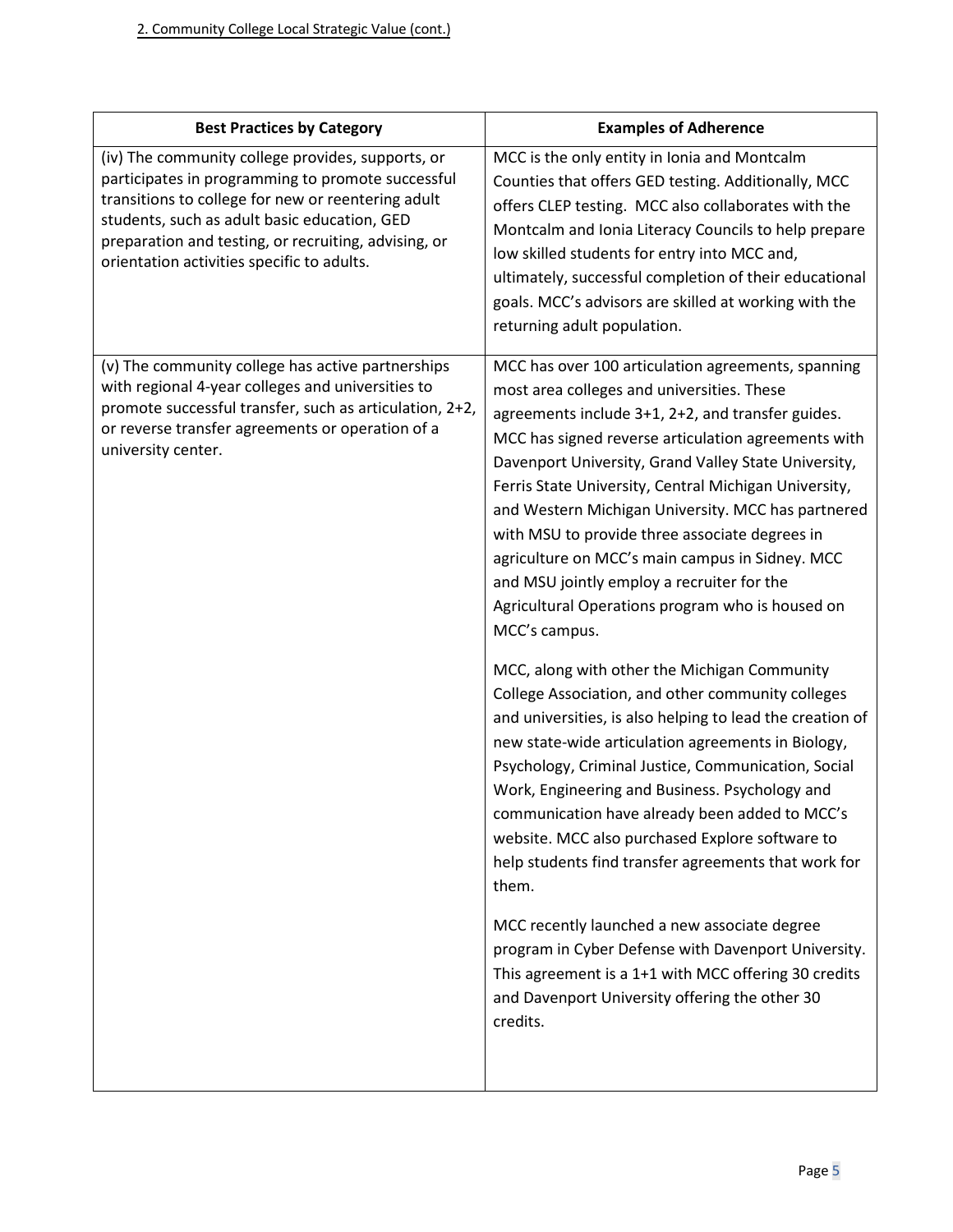| <b>Best Practices by Category</b>                                                                                                                                                                                                                                                                                                                                                                                                                                                                                                                                                                                                                                                                                                                                                            | <b>Examples of Adherence</b>                                                                                                                                                                                                                                                                                                                                                                                                                                                                                                                                                                                                                                                                               |  |
|----------------------------------------------------------------------------------------------------------------------------------------------------------------------------------------------------------------------------------------------------------------------------------------------------------------------------------------------------------------------------------------------------------------------------------------------------------------------------------------------------------------------------------------------------------------------------------------------------------------------------------------------------------------------------------------------------------------------------------------------------------------------------------------------|------------------------------------------------------------------------------------------------------------------------------------------------------------------------------------------------------------------------------------------------------------------------------------------------------------------------------------------------------------------------------------------------------------------------------------------------------------------------------------------------------------------------------------------------------------------------------------------------------------------------------------------------------------------------------------------------------------|--|
| Category C: Community Services (must meet 4 of 5)                                                                                                                                                                                                                                                                                                                                                                                                                                                                                                                                                                                                                                                                                                                                            |                                                                                                                                                                                                                                                                                                                                                                                                                                                                                                                                                                                                                                                                                                            |  |
| (i) The community college provides continuing<br>education programming for leisure, wellness,<br>personal enrichment, or professional development.                                                                                                                                                                                                                                                                                                                                                                                                                                                                                                                                                                                                                                           | MCC annually offers over 100 continuing education<br>courses for the community. These courses include,<br>but are not limited to computer training, art, local<br>history, business skills, yoga and wellness, teacher<br>CEUs, languages, music, and a global awareness<br>series presented by the World Affairs Council of West<br>Michigan. MCC also hosts international trips to the<br>community each year. Many of these have been<br>delayed or cancelled due to the COVID-19 Pandemic.                                                                                                                                                                                                             |  |
| (ii) The community college operates or sponsors<br>opportunities for community members to engage in<br>activities that promote leisure, wellness, cultural or<br>personal enrichment such as community sports<br>teams, theater or musical ensembles, or artist guilds.<br>To promote personal wellness the activities<br>department also offers nutritional evals, personal<br>training, personal workout programs private swim<br>lessons, aerobic classes, strength training classes, we<br>also hold senior workout classes as well as hold<br>senior citizens day and special swimming classes for<br>home school kids survival swim training for our local<br>middle schools we also do many activities throughout<br>the school year to keep our students engaged and<br>entertained. | MCC operates the Barn Theatre, where many cultural<br>activities are presented for the community. MCC also<br>operates a collegiate size swimming pool that is open<br>for community use. MCC also offers cultural trips<br>that are open to both students and the public,<br>including annual trips to Chicago and to Stratford,<br>Ontario. MCC hosts study abroad tours that allow<br>MCC students and community members to travel to<br>travel the world. In June 2020, students and<br>community members were going to London and<br>Paris, but that trip was delayed due to the COVID-19<br>Pandemic. MCC will begin study abroad programs<br>once it is feasible to do so.                          |  |
|                                                                                                                                                                                                                                                                                                                                                                                                                                                                                                                                                                                                                                                                                                                                                                                              | MCC also hosts the Life-Long Learners for citizens<br>over the age of 55, the local philharmonic orchestra,<br>and the MCC Alumni and Friends choir. Additionally,<br>the Ash Lectureship Series regularly brings well-<br>known and topical speakers to campus for the benefit<br>of both students and community members.<br>MCC is a member of the World Affairs Council of<br>West Michigan to offer international programming to<br>the community. As part of this program, MCC hosts<br>one of the events for all West Michigan. This year's<br>topic focused on the future of artificial intelligence.<br>MCC promotes musical interests through<br>partnerships with the MCC Philharmonic Orchestra |  |
|                                                                                                                                                                                                                                                                                                                                                                                                                                                                                                                                                                                                                                                                                                                                                                                              | and MCC Alumni & Friends Choir, which are                                                                                                                                                                                                                                                                                                                                                                                                                                                                                                                                                                                                                                                                  |  |